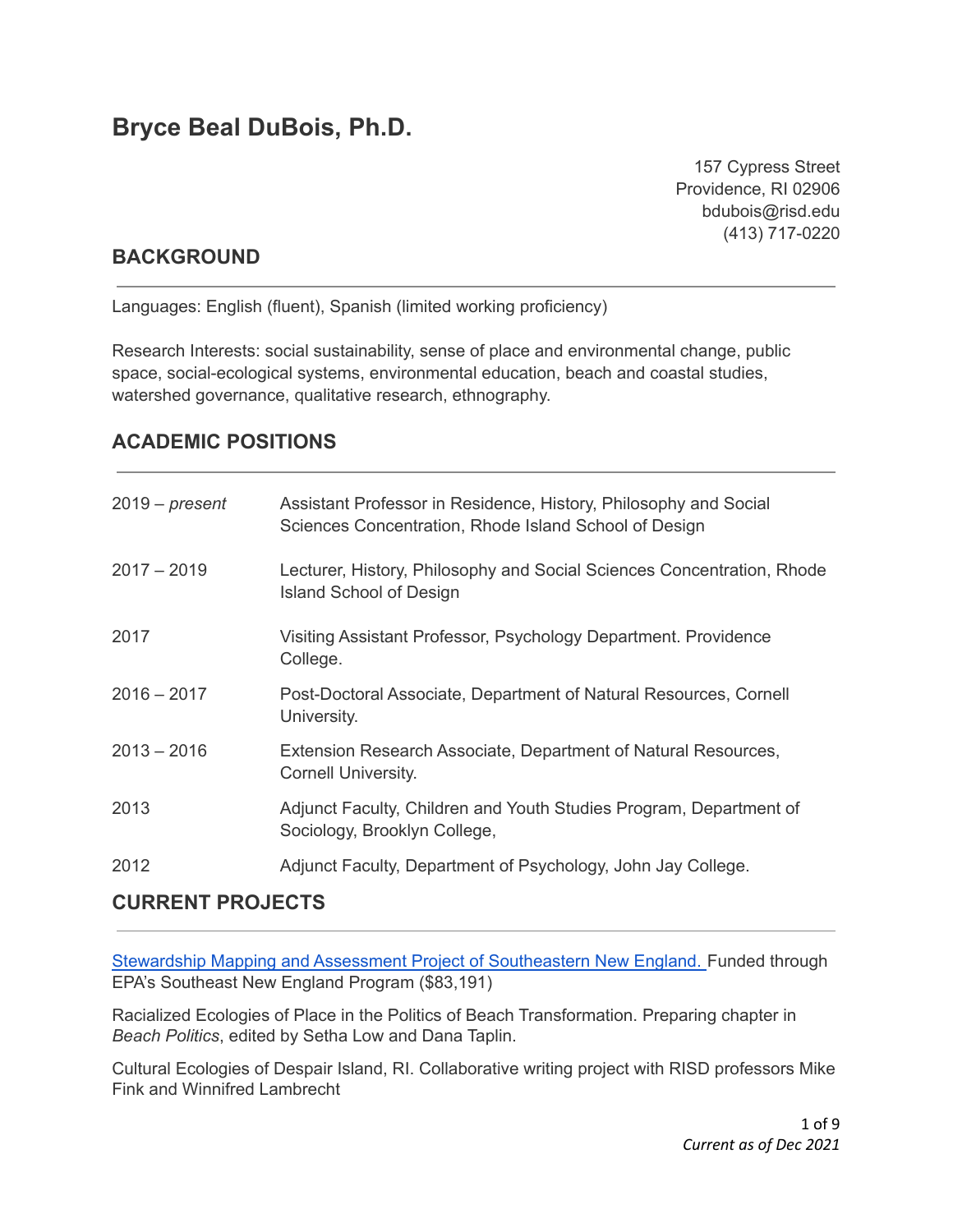# **THESIS ADVISING AND MENTORING**

| 2020-2021 | Casey Merkle, MA. Advisor on NCSS Master Thesis. Also, co-mentoring<br>with Jesse Sayles (ORISE Fellow). Project: Stewardship Mapping and<br>Assessment Project of Southeastern New England. |
|-----------|----------------------------------------------------------------------------------------------------------------------------------------------------------------------------------------------|
| 2020-2021 | Shreya Kaipa, BA. Co-mentoring with Jesse Sayles (ORISE Fellow).<br>Project: Stewardship Mapping and Assessment Project of Southeastern<br>New England.                                      |
| 2020-2021 | Ben Myers, BA -- Brown University. Co-mentoring with Jesse Sayles<br>(ORISE Fellow). Project: Stewardship Mapping and Assessment Project<br>of Southeastern New England.                     |
| 2019-2020 | Sarah Manion, MA. Second reader on NCSS Masters Thesis entitled,<br>"Sensuous knitting: making practice that (re)members ecological<br>entanglement" (2019).                                 |

Merkle, C., **B. DuBois,** J.S. Sayles, L. Carlson, H.C. Spalding, S. Kaipa, B. Myers. (*in press*)

**ARTICLES** (students that I have co-mentored are underlined)

- Self-reported effects of the covid-19 pandemic on stewardship organizations and their activities in Southeastern New England, USA. *Frontiers in Sustainable Cities*.
- **DuBois, B.**, Lacasse, K. & Ley, A. (2021*).* "What's water got to do with it?" Place related symbolic meanings alter residents' perceived effects of coastal infrastructure. *Ecopsychology*.
- **DuBois, B.**, Krasny, M. E., & Russ, A. (2019). Online professional development for environmental educators: strategies to foster critical thinking and social interactions. *Environmental Education Research*, 1-15*.*
- Krasny, M.E., **DuBois, B. (co-lead authors)**, Adameit, M., Atiogbe, R., Alfakihuddin, M., Golshani, Z., González-González, R., Leung, Y., Shian-Yun, L., & Yao, Y. (2018). Addressing Access Barriers and Professional Development Among Small Group Leaders in a MOOC. *The Online Learning Journal.*
- Giampieri, M.A., **DuBois, B.**, Allred, S., Bunting-Howarth, K., Fisher, K., Moy, J. & Sanderson, E.W. (2017). Visions of resilience: lessons from applying a digital democracy tool in New York's Jamaica Bay watershed. *Urban Ecosystems,* 1-17*.*
- **DuBois, B**., Krasny, M.E. & Smith, J. (2017). Connecting Brawn, Brains, and People: An Investigation of Six Youth Stewardship Programs. *Environmental Education Research,* 1-18*.*
- Krasny, M.E. & **DuBois, B.** (2016). Climate Adaptation Education: Embracing Reality or Abandoning Environmental Values?. *Environmental Education Research*, 1-12.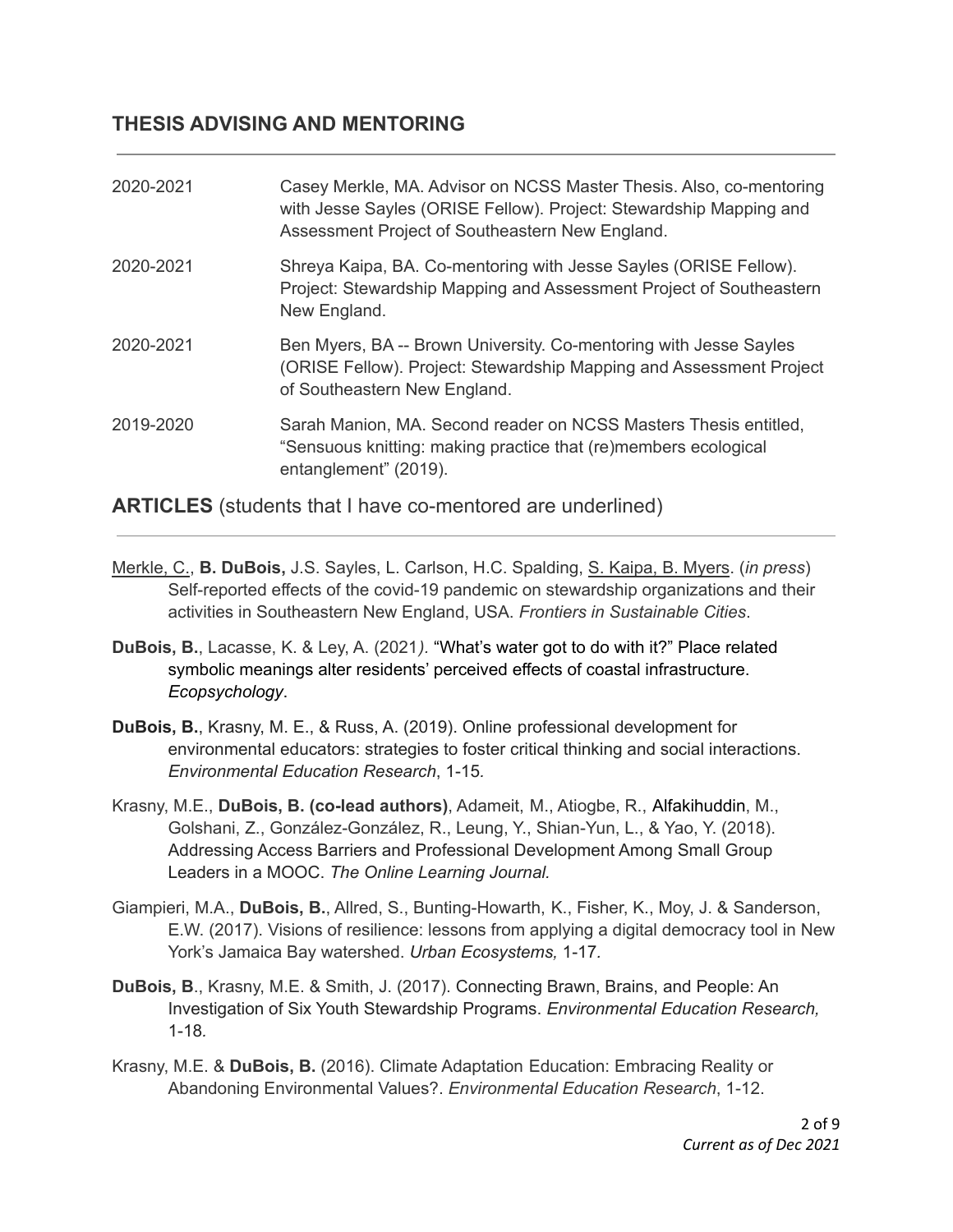- **DuBois, B.** & Krasny, M.E. (2016). Educating with Resilience in Mind: Addressing Climate Change in Post-Sandy New York City. *The Journal of Environmental Education*, 1-16.
- Smith, JG, **DuBois, B**. and Corwin, J. (2016). Assessing Social Learning Outcomes Through Participatory Mind Mapping. *Journal of Extension, 54*(1), n1.
- Smith, JG, **DuBois, B.,** and Krasny, ME. (2016). Framing for Resilience through Social Learning: Impacts of Environmental Stewardship on Youth in Post-disturbance Communities. *Sustainability Science*, *1*(3), 441-453.
- Chan, J., **DuBois, B.,** & Tidball, KGT. (2015). Refuges of local resilience: Community gardens in post-Sandy New York City. *Urban Forestry & Urban Greening, 14*, 625–635.
- Wridt, P, Seley, J., Fisher, S. & **DuBois, B.** (2014). Participatory Mapping Approaches to Coordinate the Emergency Response of Spontaneous Volunteers after Hurricane Sandy. *International Journal of E-Planning Research*.

# **BOOK CHAPTERS**

- Chan, J., **DuBois, B.,** Francis, C.A., Hoagland, K.D., Nemec, K.D. (2017). Community Gardens as Urban Social–Ecological Refuges in the Global North. In: WinklerPrins, E. (Ed.), *Global Urban Agriculture*, US National Science Foundation: CABI.
- Allred, S., **DuBois, B.** (co-lead author), Bunting-Howarth, K., Tidball, K., & Solecki, W. (2016). Chapter 4: Social-Ecological System Transformation in Jamaica Bay. In: E. Sanderson, B. Solecki, J. Waldman, and A.S. Parris (Eds.), *Prospects for Resilience: Insights from New York City's Jamaica Bay*. Washington, D.C.: Island Press.
- Krasny, M.E., Chang, C., Hauk, M., **DuBois, B.** (2016). Climate Change Education. In: Russ, A. and Krasny, M. (Eds.), *Urban environmental education review*. Ithaca, New York: Cornell University Press.

# **THESES AND DISSERTATION**

- **DuBois, B.** (2016). Beaches, People and Change: A Political Ecology of Rockaway Beach Following Hurricane Sandy. PhD. Dissertation. Graduate Center at the City University of New York, New York, NY.
- **DuBois, B.** (2012). (Un)Intended Consequence: The surf environment of Rockaway Beach, NY. MA Thesis. Graduate Center at the City University of New York, New York, NY.
- **DuBois, B.** (2010). Theory-Based Predictors and the Role of Adverse Childhood Experiences on Condom Use and Problematic Drinking Among College Students. MA Thesis. University of Massachusetts at Dartmouth, North Dartmouth, MA.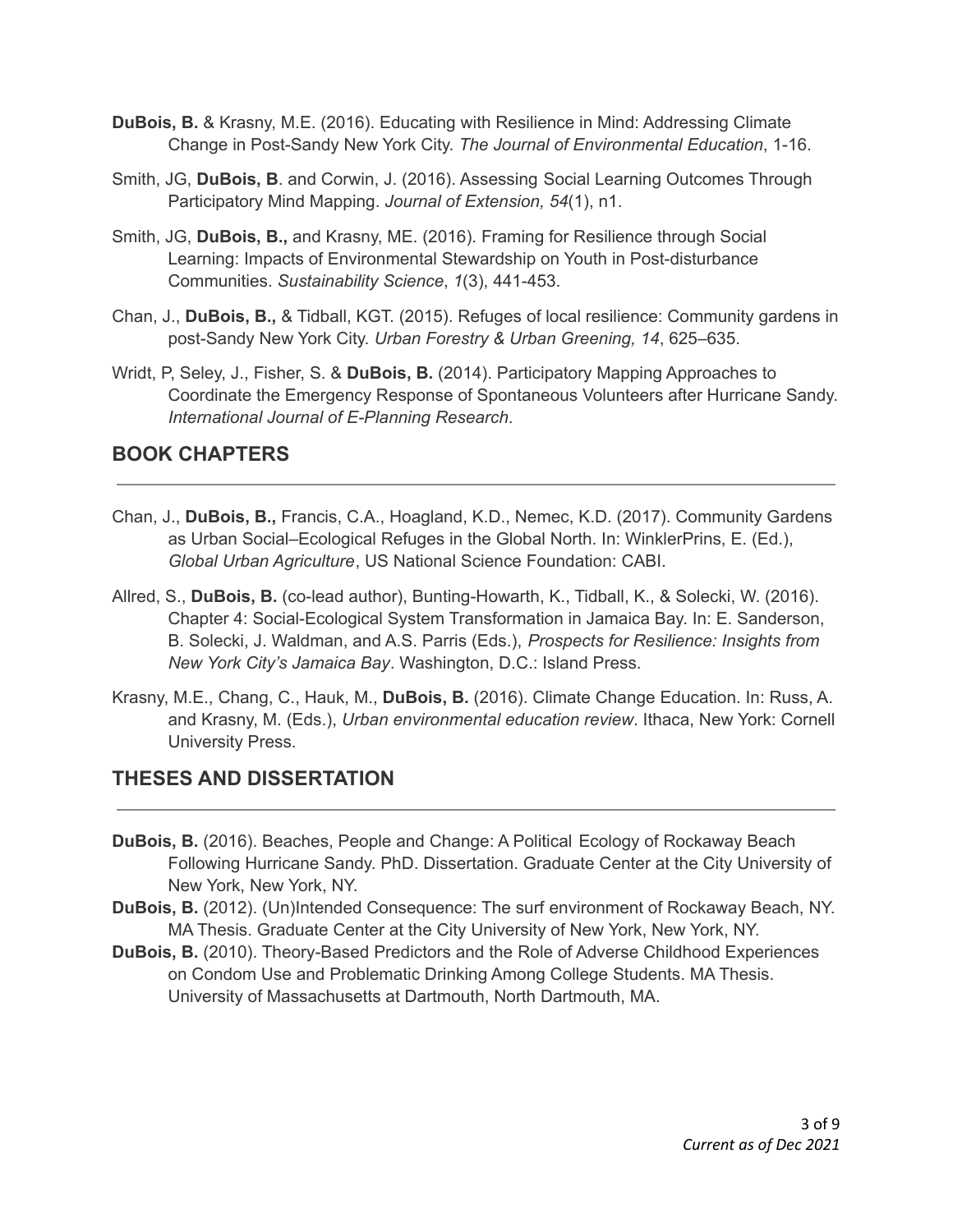- Taplin, D. & **DuBois, B.** (2018) Staten Island Unit Ethnographic Overview and Assessment. *Northeast Region Ethnography Program, National Park Service, Boston, MA.*
- **DuBois, B.**, Allred, S., Bunting-Howarth, K., Sanderson, E.W., & Giampieri, M.A. (2017). Visionmaker.NYC: An Online Landscape Ecology Tool to Support Social-Ecological System Visioning and Planning. *Journal of Extension.*
- Krasny, ME & **DuBois, B**. (23 February 2016). Will Online Courses Make Education a Human Right? Zocalo Public Square.
- **DuBois, B.** and ME Krasny. (2015). Educating with Resilience in Mind: Environmental Education in Post-Sandy New York City. Civic Ecology Lab, Ithaca NY.
- Krasny, M., J. Carey, **B. DuBois**, C. Lewis, J. Fraser, K. Fulton, B. Spitzer, L. Leou, J. Braus, A. Ferguson, J. Marcos-Iga, and A. Price. (2015). Climate Change and Environmental Education: Framing Perspectives. Cornell University, Ithaca NY.
- **DuBois, B**., Allred, S.B, Tidball, K.G., Bunting-Howarth, K.E., Ferenz, G., & Filiberto, D. (2015). Past and Future Social-Ecological Systems Perspectives of Jamaica Bay: Results from an Annotated Bibliography and Focus Groups. Final report delivered to Rockefeller Foundation.
- **DuBois, B.** (2014). Further Recommended Readings: Human Coastal Environment Relations. The People, Place, and Space Reader Website: <http://peopleplacespace.org/frr/human-coastal-environment-relations/>.
- **DuBois, B.B**. and Krasny, M.E. (2014). Environmental Education Response to Hurricane Sandy in the New York Metropolitan Region. Civic Ecology Lab, Ithaca NY.
- **DuBois, B. B**. and Tidball, K. G. (2013). Greening in Coastal New York Post-Sandy #CEL004. In Cornell Civic Ecology Lab (Ed.), Civic Ecology Lab White Paper Series (pp. 42). Ithaca, NY: Cornell University.

# **CONFERENCE PAPERS, PRESENTATIONS AND PANELS**

- **DuBois, B.** (2019). Social Sustainability and Climate Adaptation: A Case Study of Racial Coastal Formation in Rockaway, NY. EDRA 50, Brooklyn, NY.
- Ley, A.**, DuBois, B.** & LaCasse, K. (2019). Rhode Island's Coal-Fired Conflict: How Closed-Cycle Cooling Towers Altered the Views(heds) of Mount Hope Bay Residents. 2019 New England Political Science Association Annual Meeting, Portland, ME.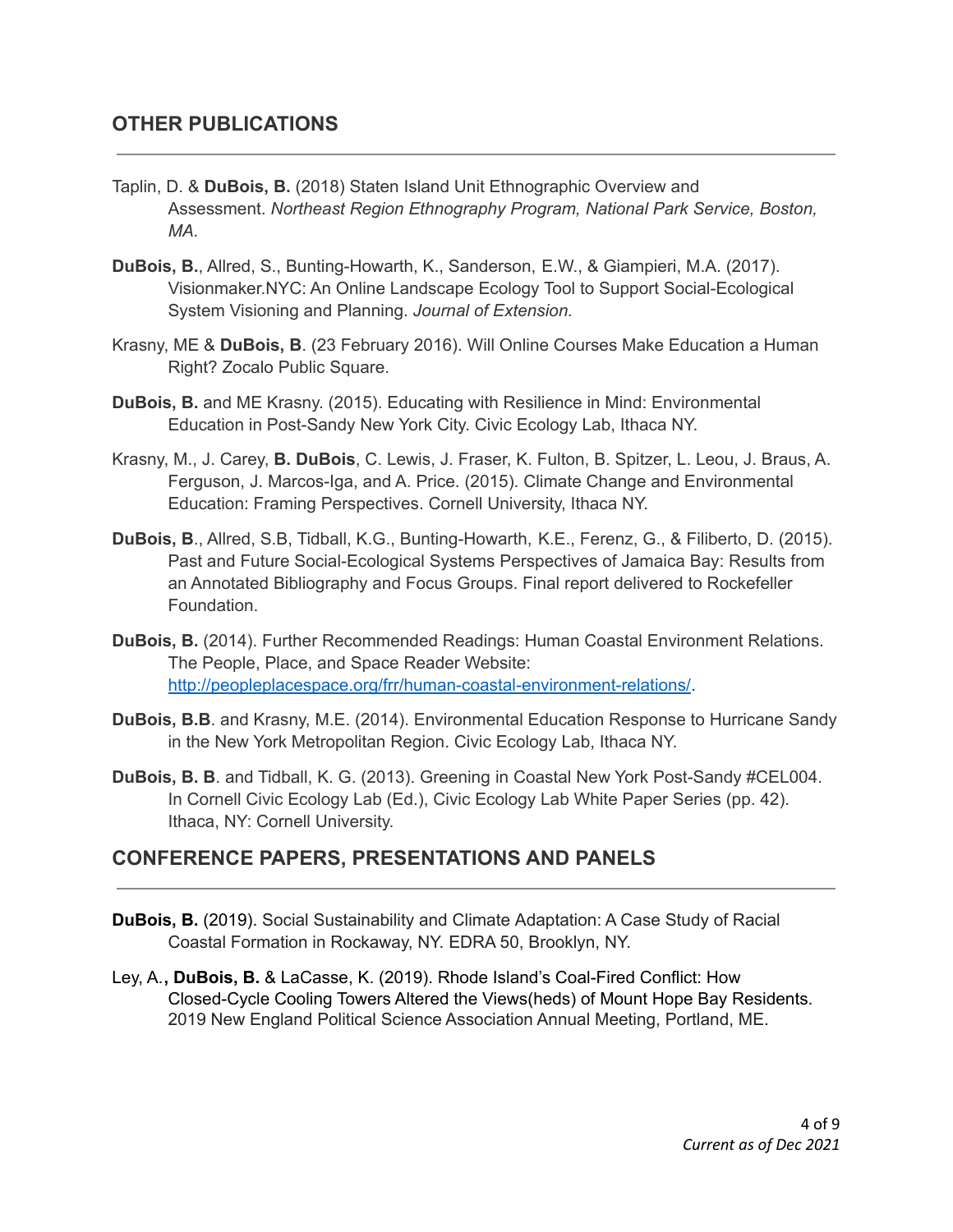- **DuBois, B.** (2018). Uneven Social Sustainability of Beaches in Coastal Climate Adaptation. Boundary Spanning: Advances in Socio-Environmental Systems Research, Socio-Environmental Synthesis Center, Annapolis, MD.
- Ley, A.**, DuBois, B.** & LaCasse, K. (2018). Dismantling a Dirty Dozen: How Environmental Stakeholders Saved the Bay with a Legal Strategy. 2018 Western Political Science Association Annual Meeting, San Francisco, CA.
- **DuBois, B.** (2017). "Demand the Sand": Refiguring and Restoring Rockaway Beach Post-Hurricane Sandy. Dimensions of Political Ecology 2017, Lexington, KY.
- Smith, J., **DuBois, B,** & Li, Y. (2016). Machine Learning for Qualitative Research and Evaluation. NAAEE, Madison, WI.
- **DuBois, B.** (2016). Critique, Praxis, and Power in Urban Social-Ecological Systems. American Association of Geographers Conference, San Francisco, CA.
- **DuBois, B**. (2014). Speaking of/to Power: Narratives and Power in the Spectrum of Field Research. Temple Critical Geography Conference, Philadelphia, PA.
- Graham, L. & **DuBois, B**. (2014). The Rockaways' Place on the Map: Civic Disparities in Recovery Planning and Policymaking after Superstorm Sandy. Association for Public Policy Analysis and Management, Albuquerque, NM.
- Chan, J., **DuBois, B.,** Tidball, K.G. (2014). Places and Spaces of Resilience: Community gardens in Post-Sandy New York City. Paper presented at American Association of Geographers, Tampa, FL.
- **DuBois, B.** (2013). The Surf Environment at Rockaway Beach, NY. Edra44, Providence, RI.
- **DuBois, B.** (2013). Surfing and Psychology Surfers' Experience, Identity, and Empowerment in Context. American Psychological Association Conference, Honolulu, Hawaii.
- **DuBois, B.,** Fisher, S.R., Jaicks, H., Kimiagar, B. (2012). Putting the public back in public environmental engagement. Poster presented at The Society for the Psychological Study of Social Issues Biennial Conference, Charlotte, NC.
- **DuBois, B.** & Pedlow, T.P. (2010). Theory-based predictors and the role of adverse childhood experiences on condom use and problematic drinking among college students. Poster accepted for presentation at the International Conference for Behavioral Medicine, Baltimore, MD.
- **DuBois, B.** (2005). Presumed courses of action and perspectives of adulthood in emerging adults. Poster presented at the American Psychological Association, New York, NY.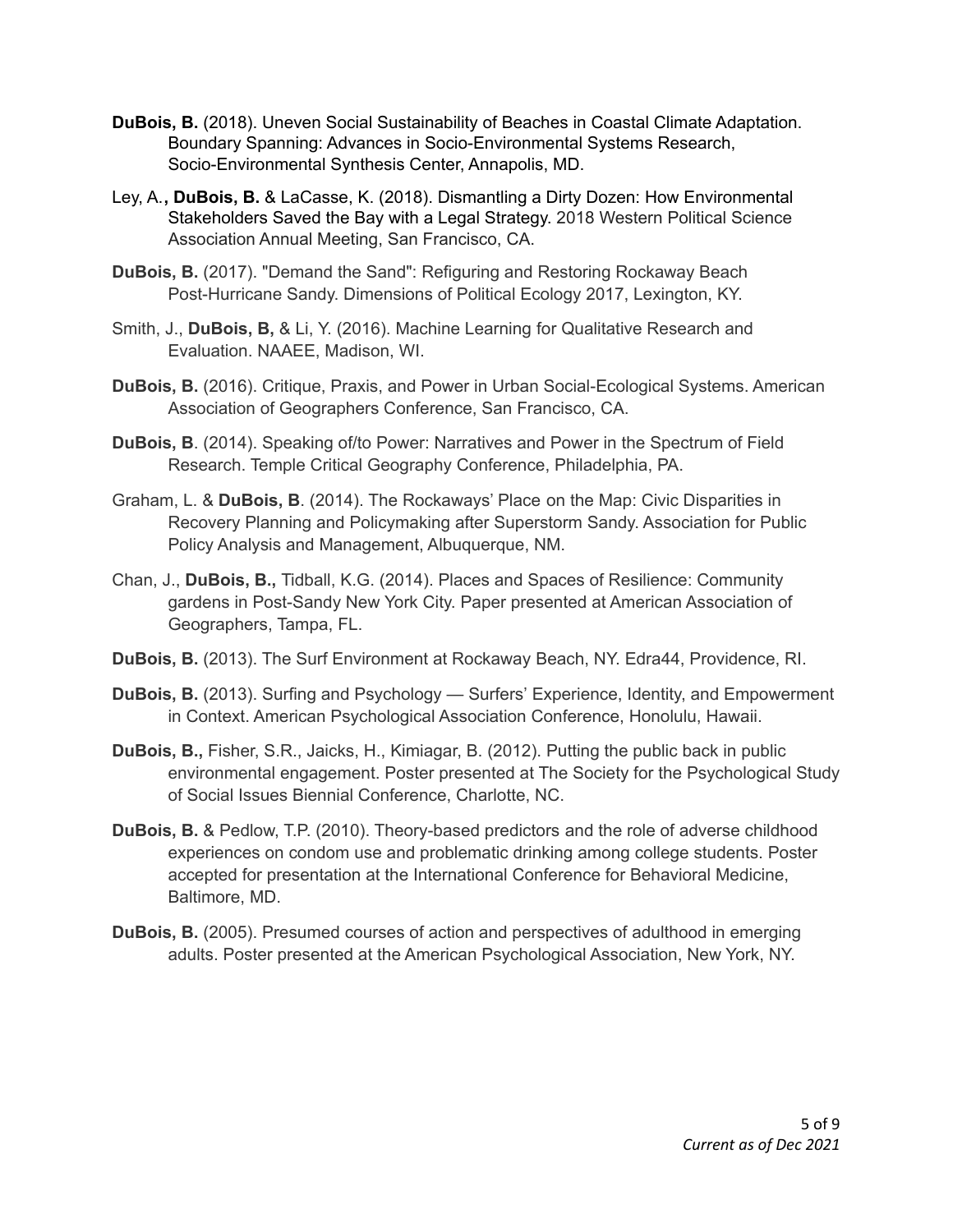- **DuBois, B.** (2019). CityWorks Brings Community Members Together to Shape Public Space. 2019 Coastweeks, Coastal Resilience in the Urban Landscape: A Walking Tour.
- **DuBois, B.** (2019). Non-formal Urban EE: Public Space, Climate Change, and Participation. Urban Environmental Education Online Course, Cornell University.
- **DuBois, B.** (2019). Green Cities and Public Space. Green Cities Course, Cornell University.
- **DuBois, B.** (2015). Towards Just Public Beaches: The Case of Rockaway Beach Post-Sandy. SustainAware/Global Kids.
- **DuBois, B.** (2015). On Ethnography of Public Space and Urban Ecology. NYU Polytechnic.
- **DuBois, B.** (2014). Beneath the Beach, the Sand: Conflicts over beach meaning and practices post-Sandy. Dissertation Symposium, CUNY, New York, NY.
- **DuBois, B.** (2014). Environmental Education Response to Environmental Education in the New York Metropolitan Region. Climate Change and Environmental Education: Framing Perspectives Workshop, New York University, EE Capacity.
- **DuBois, B**. (2014). NYC Urban EE Since Sandy. EE Capacity Webinar.
- **DuBois, B**. & Chan, J. (2013). Community Gardens Post-Sandy Group-Think. NYC Urban Field Station, Queens, NY.

# **COURSES TAUGHT**

### **Rhode Island School of Design, History, Philosophy and Social Sciences Concentration**

#### Civic Ecologies: Attending to Difference in Urban Design

This course focuses on a key theoretical tension in urban ecological praxis; urban ecology and postcoloniality. In the first half of the course, we will engage with an appreciative inquiry approach focused on the conceptual framing of Civic Ecology. This frame draws from the field of Natural Resources Management, a field that incorporates insights from sociology, psychology and anthropology to support community-led environmental actions. In the second half of the course we will situate ecological praxis through a postcolonial lens, with a focus on the pluralities of ecological ways of knowing. Situating these practices opens up questions about whose knowledge and what ways of knowing are being utilized in ecological praxis, in this case focusing still on small ground up approaches. This course is interdisciplinary and yet remains conceptually bounded by keeping the focus on ground-up ecological praxis. Throughout the course, students will investigate their own lived-experience and positionality, developing and sharing stories of their orientation to caring for meaningful places. Through the transdisicplinary study of place, students learn about stituated stewardship practices, particularly in the context of social and environmental justice. As a final project, students create a multimedia "story" of a civic ecology practice of their choosing.

#### Environmental Psychology of Care:

In this class we engage with the Environmental Psychology of Care through several areas: Taking advantage of the diverse settings and opportunities of Rhode Island, this course includes field trips (such as a Lebanese Tea Room, a community designed park and a nearby pond), phenomenological experiments (e.g. traveling with a stroller or suitcase through different environments), and guest speakers. Also, the course focuses briefly on concepts of power and how they are actualized in issues such as racism, class distinctions and the like; techniques of exclusion, exploitation, deflection and distraction. Through readings, visual examples, and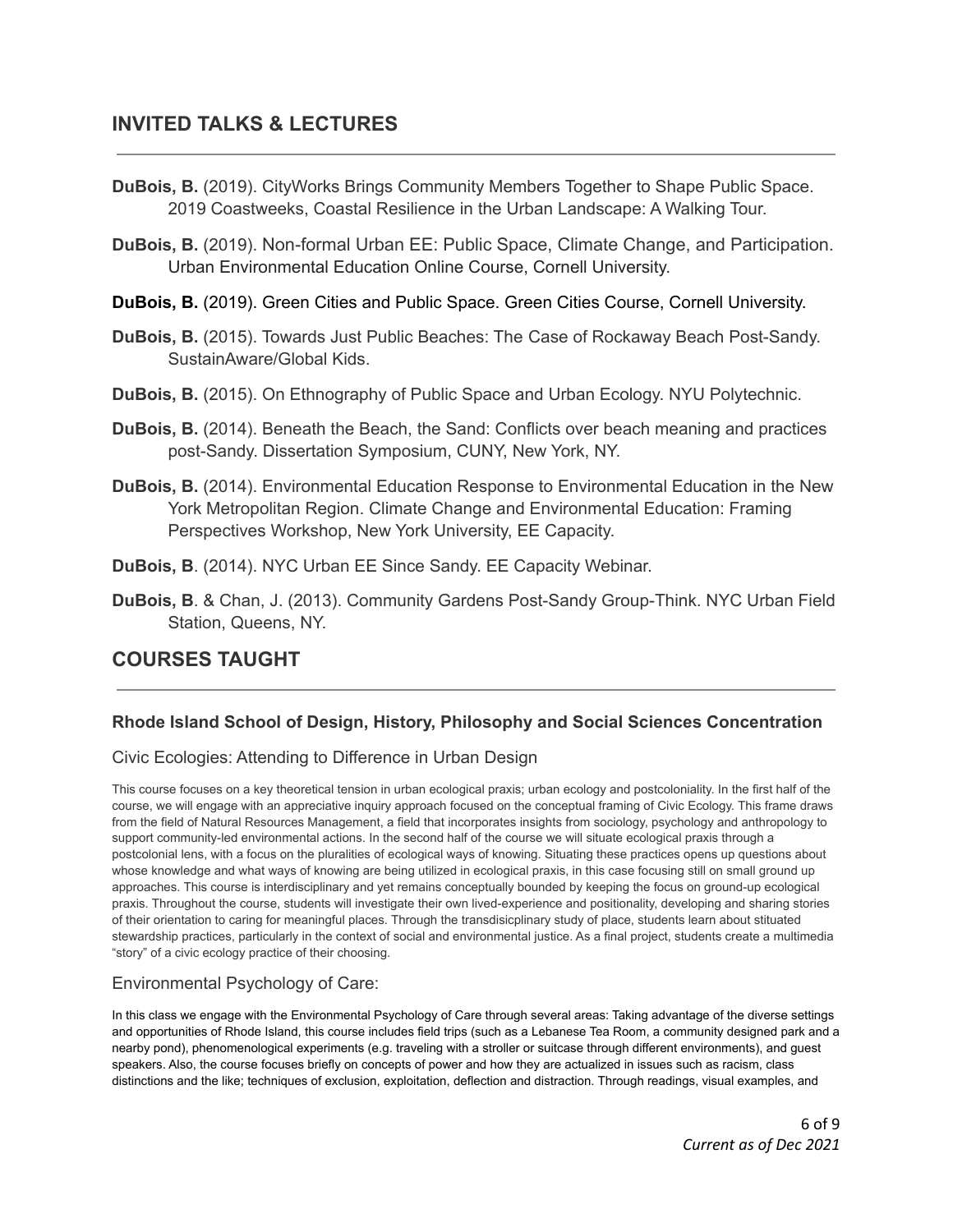discussions, we will explore and analyze how the built environment enables and disables people, and what caring environments entail.

#### Rethinking Green Urbanism:

This is an interdisciplinary course in design-social science that I co-teach with an architecture professor. It is organized as a conversation between the instructor, guests, and students in an attempt to rethink green urbanism – where we invite students to bring their imagination, research and other skills to the table. Attention is paid to the technical, ecological and logistical but also to the broader social, political aesthetic and experiential questions that cause us to consider how we might cultivate a desire for different visions of green urban futures.

#### People, Parks and Public Space:

This course investigates public parks as contested cultural and ecological spaces, through an interdisciplinary lens that includes reading works from geography, urban ecology, anthropology, and environmental psychology. As an S101 course I have the students pay close attention to the writer's disciplinary perspective and assertions, considering each of the different perspectives and their 'projects,' and assist them in writing a term paper.

#### Interpreting the Socioecology of Narragansett Bay:

This is a place-based experiential course that takes a kaleidoscopic view of Narragansett Bays' socioecology. Specifically, students read literature relating to historical, cultural, social, and ecological aspects of the bay and watershed, meet with cultural carriers from various cultural groups and communities in the watershed, and develop a semester-long project that responds to their experiences.

#### Environmental Psychology:

This course offers an overview of the interdisciplinary field of environmental psychology, with emphasis on the built environment and particular focus on addressing the intertwining of social and environmental problems along with the role of design in producing social spaces.

#### **Providence College, Psychology Department (Spring 2017, descriptions available by request)**

Research Methods and Statistics + Lab | Health Psychology

#### **John Jay College, Psychology Department (Spring & Fall 2013, descriptions available by request)**

Social Psychology

#### **Brooklyn College, Department of Children and Youth Studies (Spring & Fall 2012, description available by request)**

Children of New York

### **FELLOWSHIPS & TRAININGS**

| 2020- present    | Inclusive Writing Across the Curriculum. Teaching & Learning Lab, Center |
|------------------|--------------------------------------------------------------------------|
|                  | for Social Equity & Inclusion, RISD                                      |
| 2020             | Facilitation Practices for a Complex World. Center for Complexity, RISD. |
| $2019$ – present | Play Proud Fellow (LGBTQ+ inclusive training), Streetfootballworld.      |
| 2018             | Undoing Racism Workshop. People's Institute For Survival & Beyond.       |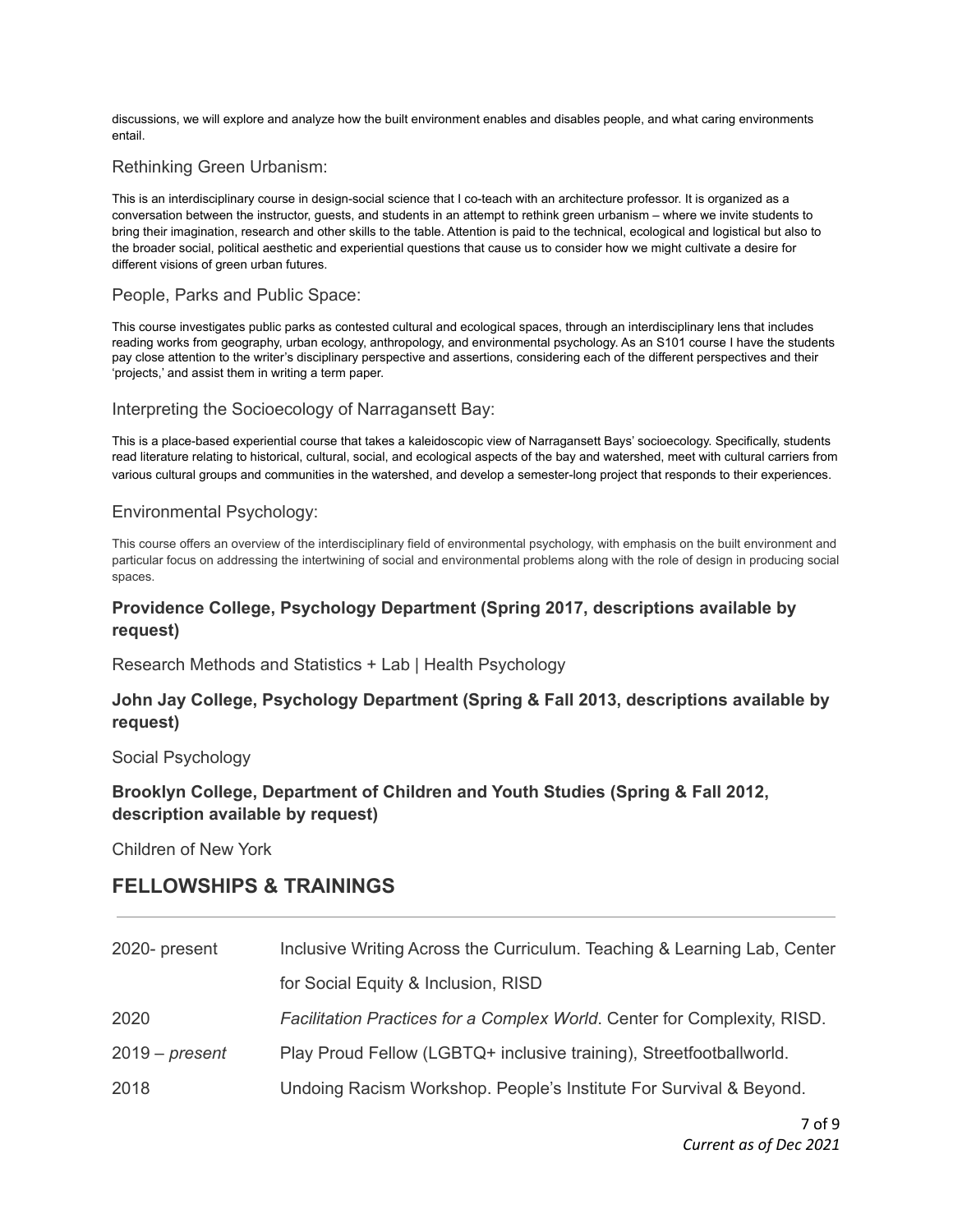| $2014$ – present | Totten Fellow, New York City Urban Field Station, United States Forest<br>Service.                 |
|------------------|----------------------------------------------------------------------------------------------------|
| $2011 - 2012$    | Research Assistant Fellowship. Environmental Psychology Subprogram,<br>The Graduate Center at CUNY |

### **INSTITUTIONAL SERVICE**

| 2020– present    | <b>HPSS Departmental Coordinator</b>                                                                                                                                                                                                                                                                                                                                                                        |
|------------------|-------------------------------------------------------------------------------------------------------------------------------------------------------------------------------------------------------------------------------------------------------------------------------------------------------------------------------------------------------------------------------------------------------------|
|                  | Supported Department Head and concentration faculty in the transition to fully remote teaching.<br>Instituted weekly drop-in facilitated learning sessions, created a website for departmental<br>communication, offered office hours for faculty support, and supported other departmental activities.                                                                                                     |
| $2020$ – present | RISD Curriculum Committee, Liberal Arts representative                                                                                                                                                                                                                                                                                                                                                      |
|                  | Reviewed curriculum change requests, including syllabi and other major curriculum changes. Also,<br>conducted institutional research and other activities to develop recommendations and motions for<br>equitable departmental voting protocols. Also, rewrote syllabus guidelines in collaboration with Dean<br>Barbeito.                                                                                  |
| $2020 - present$ | RISD Subcommittee on Electives<br>Included service as subcommittee on electives that worked to develop proposals for identifying<br>("tagging") elective courses in terms of social equity and inclusion (SEI), and to study the use of<br>tagged elective courses to enable optional curricular pathways and mandatory minimal requirements<br>that advance RISD academic and strategic goals towards SEI. |
| 2020             | Remote Teaching Workshop Series<br>Invited to co-develop a series of workshops within the Teaching and Learning Lab in the Social Equity<br>and Inclusion Office at RISD. These workshops were intended to support faculty to transition to online<br>and hybrid teaching during the 2020-2021 school year.                                                                                                 |

# **CURRENT RESEARCH GROUPS AND PROFESSIONAL AFFILIATIONS**

- Southeast New England Program (SNEP) Network
- Southeast New England Program (SNEP), Ecosystem Services Subcommittee
- Public Space Research Group
- Civic Ecology Lab
- Knology
- Environmental Design Research Association (EDRA)
- American Psychological Association, Division 34

# **PROFESSIONAL SERVICE**

I serve as a peer reviewer for numerous journals including, but not limited to, the following: *Ecology and Society, The International Journal of E-Planning Research (IJEPR), Environmental Education Research, and the Journal of Environmental Psychology, Frontiers in Sustainable*